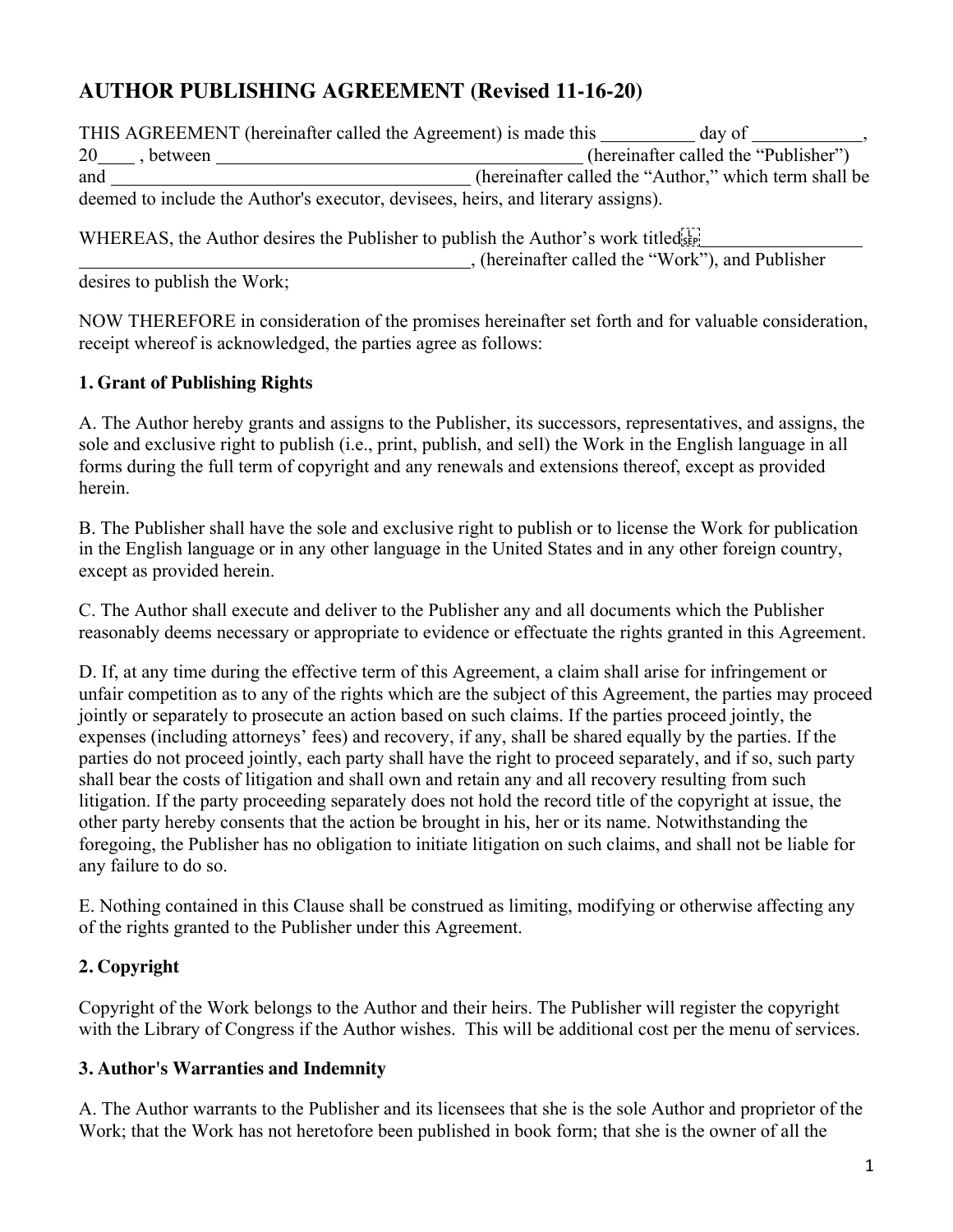rights granted to the Publisher, and has full power to enter into this agreement, and that said rights are not subject to any proper agreement, lien, or other claim or rights which may interfere with the rights herein granted; that the Work is original and not in the public domain; that it does not violate the right of privacy of any person; that it contains no libelous, obscene, or other unlawful matter; and that it does not infringe upon the copyright or violate any other right of any person or party. The Author agrees to hold the Publisher harmless against any damages, including attorney's fees, finally sustained in any suit involving the Publisher or its licensees by reason of a violation of any of these warranties.

B. If any such suit is instituted, the Publisher shall promptly notify the Author and may withhold payments due to the Author under this Agreement, until such suit has been settled or withdrawn. If a final adverse judgment is rendered and is not discharged by the Author, the Publisher may apply the payments so withheld to the satisfaction of such judgment. The Author undertakes for herself, her successors and assigns, to execute at any time, on request of the Publisher, any document or documents to confirm or continue any of the rights defined herein, and to take all proceedings necessary to enforce copyright in the United States and elsewhere.

C. If the Author unreasonably disapproves of any out-of-court settlement recommended by the Publisher and the claim or suit proceeds to trial, the Author shall be liable for all the Publisher's fees, costs, damages, and expenses connected with such trial regardless of outcome. The Publisher shall have the right to reasonably extend the benefit of the indemnities to any person, firm, or corporation at any time, and the Author shall be liable thereon as if Author's warranties were originally made to such person, firm, or corporation.

D. The provisions of this Section 3 shall survive the termination of this Agreement.

## **4. Delivery of New Work Manuscript and Payments from Author**

#### **NOTE: We will require a 50% deposit of the chosen menu of services in order to proceed with editing, illustrations, and design of your book. The remainder of the amount from the menu of services shall be paid by the Author after the book appears on Amazon.com.**

A. The Author agrees to deliver to the Publisher one (1) copy of the final manuscript of the Work, in content and form satisfactory to the Publisher (electronic Word or PDF) so that the publisher may proceed with the book design.

B. The Author shall deliver to the Publisher, not later than the Initial Delivery Date unless otherwise designated by the Publisher, each of the following materials:

The Author shall deliver to the Publisher, at the Author's sole expense, written authorizations and permissions for the use of any copyrighted or other proprietary materials (including but not limited to art and illustrations) owned by any third party which appear in the Work and written releases or consents by any person or entity described, quoted or depicted in the Work (hereinafter collectively called the "Permissions"). If the Author does not deliver the Permissions, the Publisher shall have the right, but not the obligation, to obtain such Permissions on its own initiative, and the Author shall reimburse the Publisher for all expenses incurred by the Publisher in obtaining such Permissions.

C. If the Publisher, in its sole discretion, reasonably deems the Manuscript, and/or any other materials delivered by the Author to be unacceptable in form and substance, then the Publisher shall promptly advise the Author by written notice, and the Author shall cure any defects and generally revise and correct the Manuscript and/or other materials to the reasonable satisfaction of the Publisher, and deliver fully revised and corrected Manuscript and/or other materials promptly after receipt of the Publisher's notice.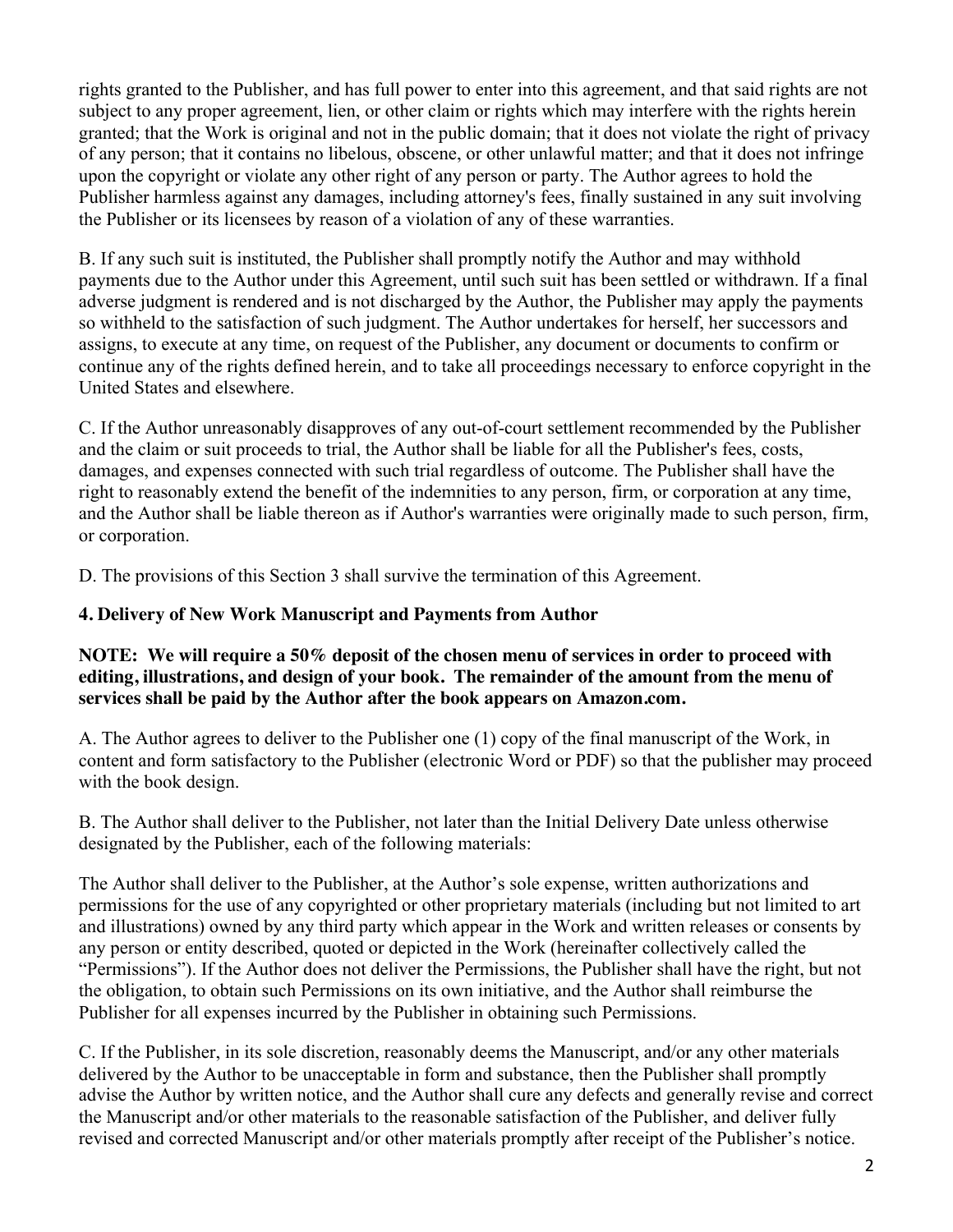D. If the Author fails to deliver the Manuscript or other materials required under this Agreement, and/or any revisions and corrections thereof as requested by the Publisher, on the dates reasonably designated by the Publisher, or if the Author fails to do so in a form and substance reasonably satisfactory to the Publisher, then the Publisher shall have the right to terminate this Agreement by so informing the Author by letter sent by certified mail, return receipt requested, to the address of the Author set forth herein. Upon termination by the Publisher, the Author shall, without prejudice to any other right or remedy of the Publisher, immediately repay the Publisher any sums previously paid to the Author, and upon such repayment, all rights granted to the Publisher under this Agreement shall revert to the Author.

E. If the Author provides artwork and/or images for the book, there may be additional charges for scanning, editing, revising, photo shopping, etc. Author is responsible for all copyright to the images. The Publisher will do our best to take care of these images and return them in the state given, but is not responsible for revisions or adaptations of the original images necessary to create the book.

E. If the Author chooses to use their own illustrators or other third parties to create the book, the Author will be responsible for any and all contractual dealings with the third party including payments, copyright issues, royalties or any other compensation.

### **5. Author Changes to the Work**

The Publisher agrees to allow the Author to make changes to the Work, up to and including the final proof stage. The Publisher will allow the Author **three** change requests to the cover layout and **three** change requests to the interior layout free of charge during the design phase. Additional change requests made by the Author will incur a fee of **\$20 per request.** Change requests made **AFTER** a layout (interior and/or cover) has been approved, **but prior to the Work being submitted to the Printer**, will incur an **additional \$100 fee per request.** Change request fees will be waived if the Publisher determines that the request is necessary in order to correct a file error or omission made by the book designer. Change requests shall be submitted in the format of the Author's Checklist document. If after final proof approval and uploading of the Work to the Printer the Author makes changes, there will be additional charges for the revision and re-uploading of files (interior and/or cover) per the Menu of Services.

## **6. Style, Price, Promotion, Distribution**

A. After consultation with the Author, the Publisher shall have the right, but not the obligation, to publish and re-publish the Work at its own expense in such format and style, cover or covers, manner, and advertisement, and at such price, as it deems suitable except that the initial publication shall be with a title and price agreed to by the parties in writing.

B. If the Publisher wishes to make editorial changes or deletions in the Work manuscript, it shall consult with the Author prior to publication about these changes.

C. The Publisher agrees to publish the Work within three months from the date of this contract as long as the author has complied with the above sections concerning revisions and design decisions. In case of delays from causes beyond the control of the Publisher, or in case the Author fails to return corrections within two days after they have been delivered to her, the period shall be extended to cover such delays. Should the Publisher fail to publish the Work before the expiration of said period, except as provided herein, its failure to do so shall be deemed cause for the Author, if he so desires, to terminate this Agreement.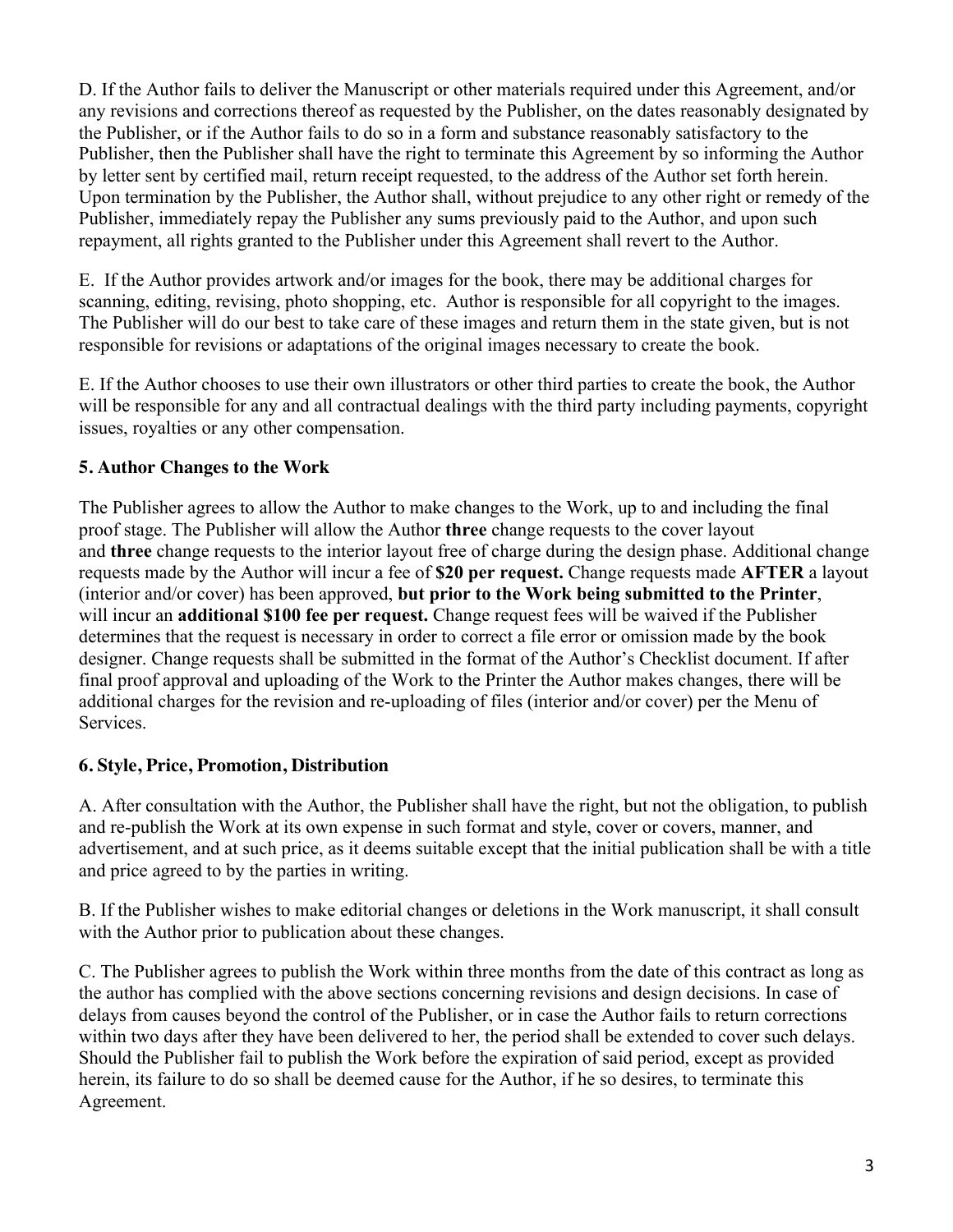#### **7. Advertising, Promotion, and Marketing**

A. Although the Publisher shall promote the Author's books on the BDI Publishers website and social media and can provide information and help with marketing efforts, it is the sole responsibility of the Author to promote and market their books.

B. The Publisher shall have the right to use, and to license others to use, the Author's name, image, likeness and biographical material for advertising, promotion, and other exploitation of the Work and the other rights granted under this Agreement provided the Publisher has obtained the Author's approval which shall not be unreasonably withheld to said use and exploitation.

### **8. Revision After Initial Publication**

A. If at any time while this Agreement continues in force the author wishes to alter the book, price, cover, interior or create a second edition, additional costs for said work shall be in accordance with the Menu of Services.

### **9. Force Majeure**

The failure of the Publisher to publish or republish any of the Work shall not be deemed to be a violation of this Agreement or give rise to any right of termination or reversion if such failure is caused by restrictions of government agencies, labor disputes, or inability to obtain the materials necessary for its manufacture, or occurs for any other reason beyond the Publisher's control; and in the event of delay from any such cause, the publication date or reissue may be postponed accordingly.

#### **10. Statements & Payments**

The Publisher shall pay the Author twice per year. The Publisher follows a bi-annual sales reporting and payment schedule. The Author will receive a detailed sales report and payment disbursement in October for Quarters One and Two (January – June), and in April of the subsequent year for Quarters Three and Four (July – December). If the Author's sales for the payment disbursement do not cover administrative costs to process payment, the Publisher will defer payment until there are enough sales to warrant a payment. If the Author requires payment despite low book sales, the Publisher will charge an administrative fee of \$40 (\$20 to run the sales reports and \$20 to process and mail the check). The Author may request a sales report at any time for a fee of \$20 and request a check at any time for an additional \$20 less any publisher fees.

The Author may choose to be paid via check or electronic payment. There will be additional fees of 4% for electronic payments. The Publisher will charge up to 4% for all payments made by the Author that includes processing fees (credit cards, PayPal, etc.). The Publisher will send a statement showing total book sales minus any fees (catalogue, revisions, changes, Publisher fee of 15%, etc.). If the Author orders books directly from the Publisher for sales or promotional purposes, the Publisher will fill the order and charge shipping PLUS the regular 15% of retail fee on books with a \$25 minimum. Orders direct from the Publisher are not charged the 20% fee from Amazon. For vanity press, called short runs (no presence on any book retail sites), the Publisher will fill book orders for printing costs, plus shipping, plus 15% of retail price or 50% of printing costs, whichever is greater.

## **11. Virtual Communications and Online Social Networks**

The Author may request that the Publisher set up an online website or social network (Facebook and/or Twitter) for the Work, as outlined in the Menu of Services. In doing so, the Author agrees to submit all